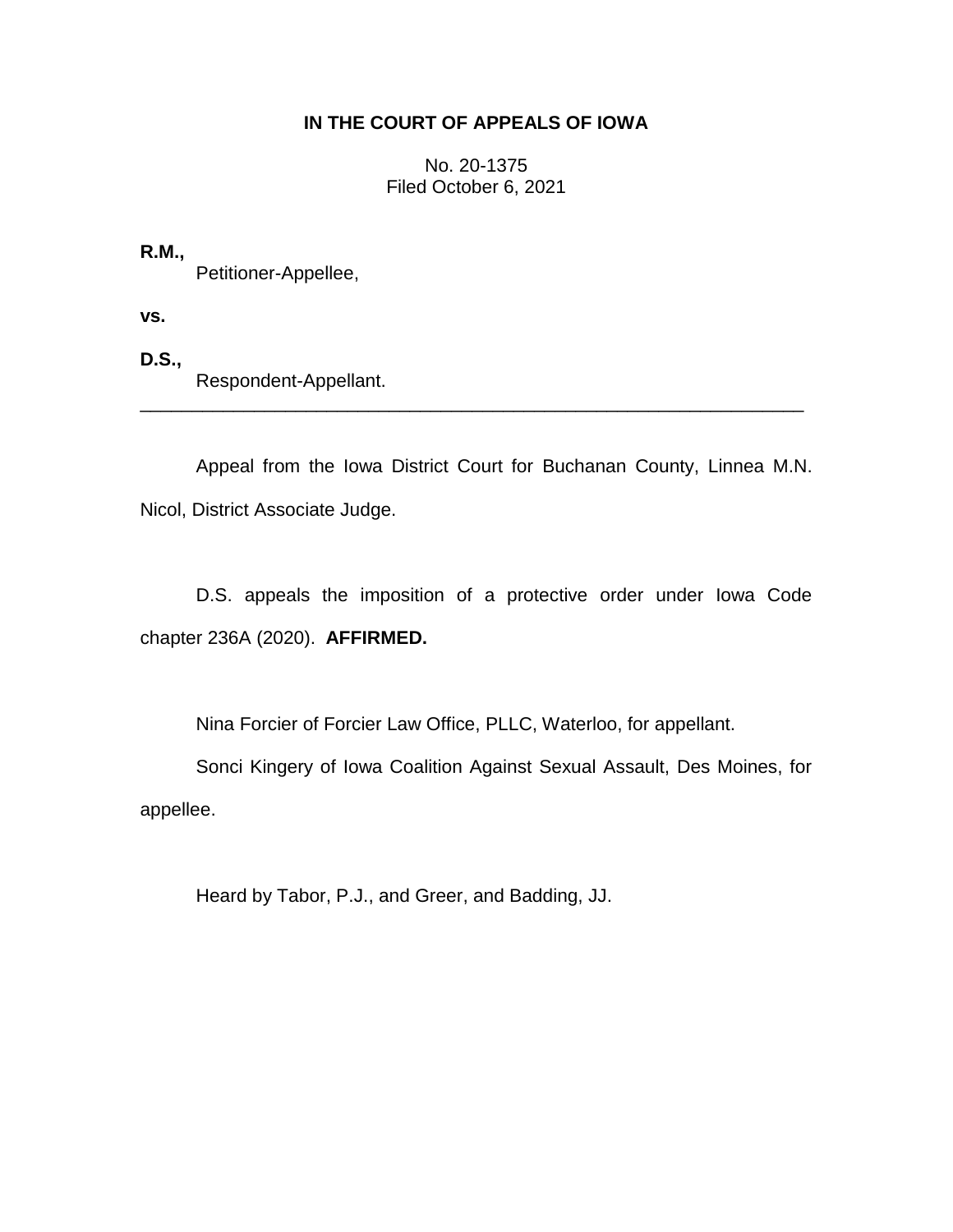## **TABOR, Presiding Judge,**

Teenager D.S. appeals the imposition of a protective order for relief from sexual abuse under Iowa Code chapter 236A (2020). H.M., the teenage protected person, did not testify at the hearing. So D.S. argues the evidence provided by H.M.'s mother, R.M., and a nurse practitioner was hearsay and improper vouching. D.S. also argues the juvenile court admitted a Snapchat message without proper foundation. And he argues petitioner R.M. did not present enough evidence to justify the protective order.

We find the court properly admitted the nurse practitioner's testimony and the Snapchat exhibit. And with that proof, R.M. satisfied the preponderance-ofthe-evidence standard for obtaining a protective order. So we affirm.

## **I. Facts and Prior Proceedings**

 $\overline{a}$ 

On August 4, 2020, R.M. filed a chapter 236A petition for relief from sexual abuse against D.S. on behalf of her minor daughter H.M. According to the petition, D.S. "forced" H.M. "to have sexual intercourse" at his home around 12:30 a.m. the day before. The petition alleged H.M. "asked him to stop, tried to push him off and was not able to." R.M. took her daughter to the emergency room later that morning, where medical staff referred them to a child protective services (CPC) clinic. There, a nurse practitioner examined and treated H.M.

Under chapter 236A, the court must hold a hearing "[n]ot less than five and not more than fifteen days after" the petition is filed.<sup>1</sup> lowa Code § 236A.6(1). The

2

 $1$  The court also may enter a temporary order before the hearing "upon good cause shown in an ex parte proceeding." Iowa Code § 236A.6(2). Here, the court entered a temporary protective order on August 4, the day the petition was filed.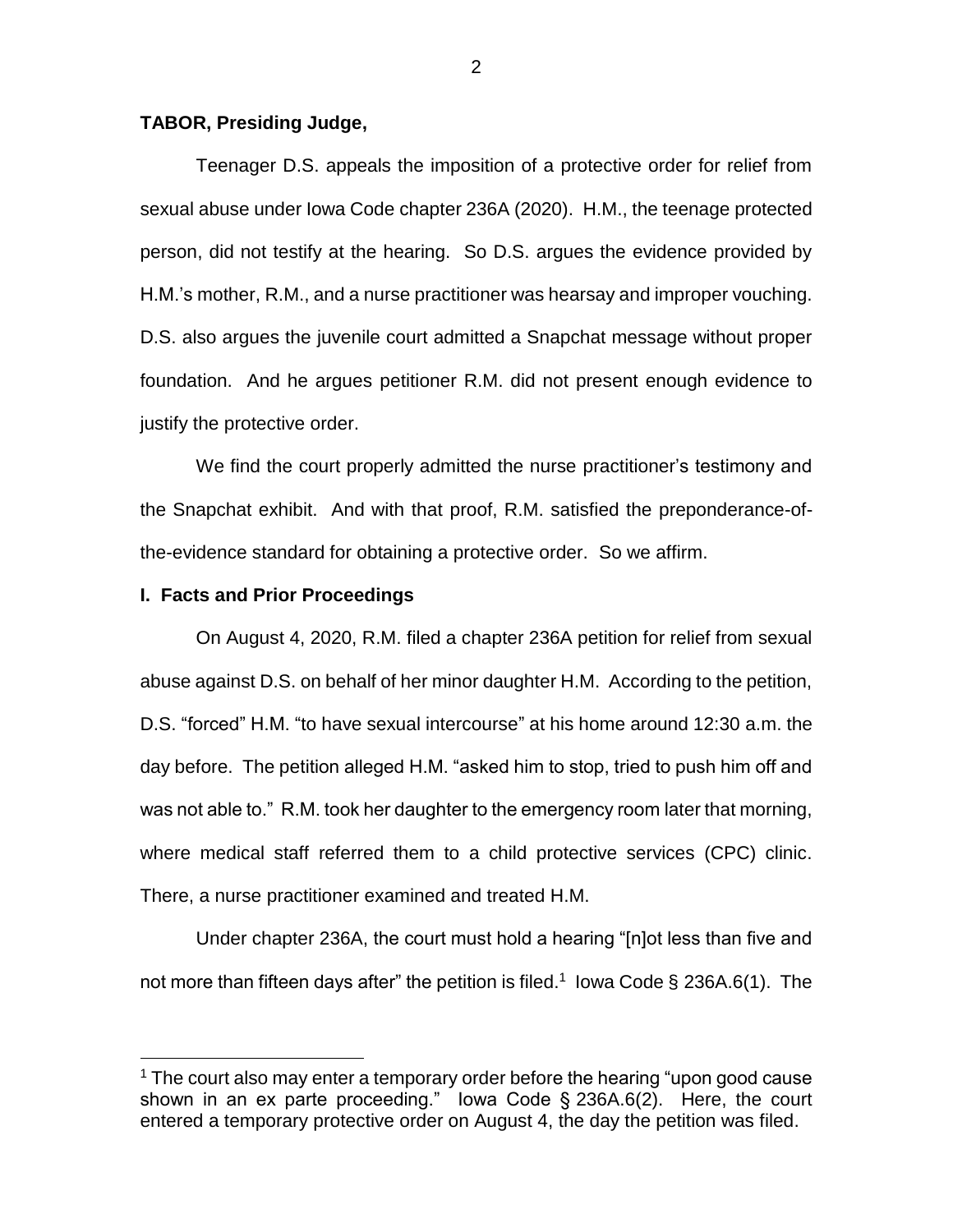juvenile court set a hearing for August  $10<sup>2</sup>$  The court then continued the hearing until August 17 at D.S.'s request. Self-represented R.M. moved to continue the hearing beyond that date, stating counsel was not available to her and she needed more time to "gather medical documentation and witness statements." But citing the statutory time constraint, the court denied R.M.'s motion.

At the hearing, R.M. appeared on her own. She explained H.M. would not be testifying, based on medical advice concerning her physical and mental health. R.M. planned to testify and offer several unsworn statements from others. The court explained it could not accept those hearsay statements and reminded R.M. that she had the burden of proof. R.M. confessed, "I'll be honest. I don't know what I'm allowed to present and not present based on what you just kind of mentioned with having any kind of statements. I can't use them if they can't be spoken to or cross-referenced. I'm not sure what I'm allowed to present."

The court responded, "Well, I'm going to let you present—because you're a pro se person, I'm going to let you present whatever you want to present." But the court gave this warning:

[T]he rules of evidence do apply. I don't know if you have witnesses, but because you don't know the difference between direct evidence and hearsay, I'm going to let you say whatever you want to say. But what I can tell you is that if everything you have to say is hearsay, that's not going to get us to a preponderance of the evidence.

The court clarified it would rule later whether R.M.'s evidence was admissible.

<sup>2</sup> Because of D.S.'s age, the district court waived the case to juvenile court. *See* Iowa Code § 236A.3(4) ("If the person against whom relief from sexual abuse is being sought is seventeen years of age or younger, the district court shall waive its jurisdiction over the action to the juvenile court.").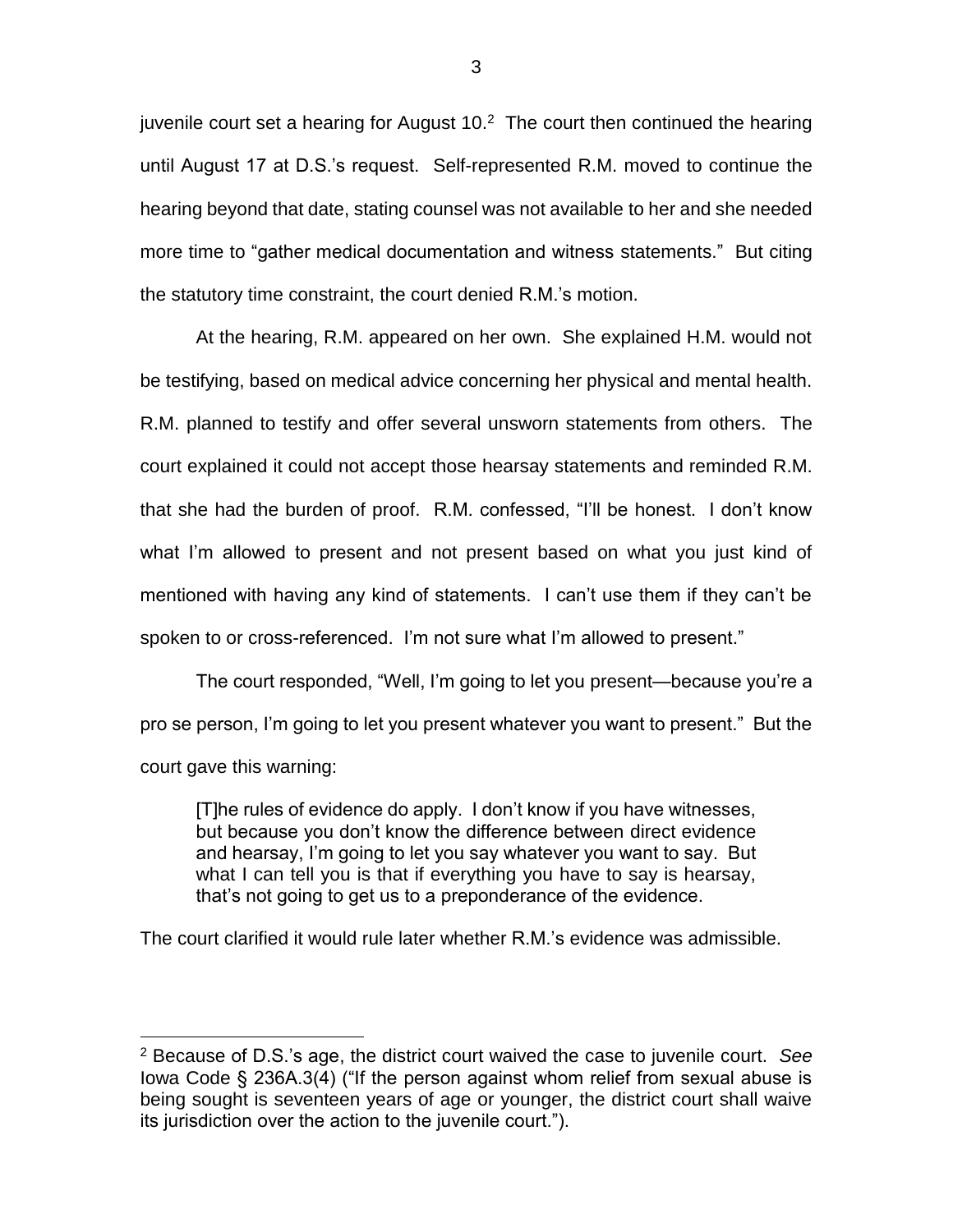R.M. then testified to events outside her personal knowledge that were conveyed to her by others, including her husband and H.M. She also testified about the existence of a medical report following the sexual abuse but did not want to offer it into evidence because of an ongoing criminal investigation. D.S. objected at several points that R.M.'s evidence was hearsay. The court "noted" these objections but did not give an immediate ruling. At the close of R.M.'s testimony, the court explained that it could not consider R.M's hearsay testimony. $3$  The court then recessed to give R.M. time to subpoena a witness. R.M. was able to subpoena the nurse practitioner who examined H.M.

Appearing by telephone, nurse practitioner Elizabeth Heying recounted what H.M. told her about the assault and her medical condition afterward. D.S. objected on hearsay grounds, but the court allowed it under Iowa Rule of Evidence 5.803(4), the exception for statements made for the purpose of medical diagnosis and treatment.<sup>4</sup> During Heying's testimony, the mother asked whether bruises on H.M. were consistent with H.M.'s report that she was forced into the sex acts. D.S. objected that Heying's affirmative response was impermissible vouching for H.M.'s truthfulness. The court sustained that objection. When Heying testified H.M. identified her assailant as D.S., counsel for D.S. did not object.

<sup>&</sup>lt;sup>3</sup> While the court was not explicit in sustaining D.S.'s hearsay objections, it discussed the out-of-court statements that R.M. wished to offer: "So because they are hearsay and there's no one here to testify, I don't have any—I don't have a lot of options here."

<sup>&</sup>lt;sup>4</sup> Counsel for D.S. argued H.M's statements about the events leading up to the assault were "not relevant to medical treatment." The court then allowed the nurse to testify: "I need to know where this happened and I need to know who did this so that I can determine treatment and make sure she's safe."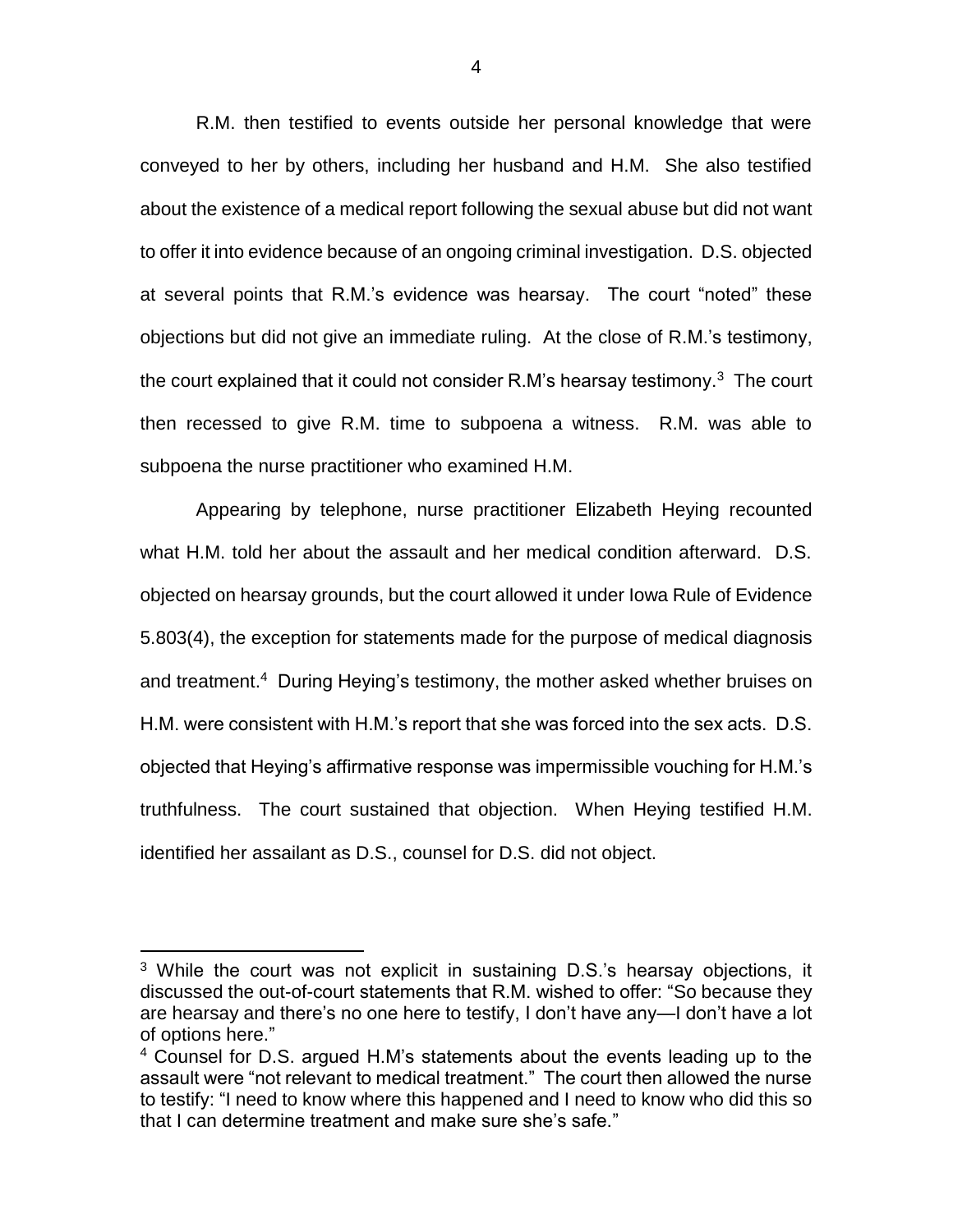After Heying testified, R.M had one final piece of evidence. She offered a printout of a photograph she took with her phone of an incoming message to H.M.'s phone on the social media application Snapchat. The message came from an account labeled with D.S.'s first name and read, "So why u telling people I forced u too?" The time on H.M.'s phone read "7:31." R.M. testified: "[H.M.] was in the hospital when this message came through. I had taken her phone so that she couldn't talk to anyone."

D.S. objected that R.M. had not laid an appropriate foundation for the photograph establishing who sent the message or the date it was sent. After additional testimony and a second photographic exhibit from R.M., the court admitted the electronic evidence.

D.S. presented no evidence. Based on Heying's account, the court found R.M. met her burden and issued a protective order: "[T]he petitioner provided evidence, through the testimony of Elisabeth Heying, nurse practitioner that a sexual assault occurred between H.M., who is a fourteen-year-old child, and the respondent, who is a sixteen-year-old child, against the will of H.M. This conduct constitutes sexual abuse under Iowa Code section 709.4(1)(a)." D.S. appeals.

## **II. Scope and Standards of Review<sup>5</sup>**

 $\overline{a}$ 

D.S. and R.M. debate the applicable standard of review. Our supreme court has not interpreted chapter 236A. So we have analogized it to the provisions for

<sup>&</sup>lt;sup>5</sup> "Scope of review" and "standard of review" are often used interchangeably. But the two terms carry distinct meanings. "Scope of review" means the range of district court actions (or "what") an appellate court is permitted to examine. *See*  B. John Burns, Theory of Appellate Practice, 4A Ia. Prac., Criminal Procedure § 32:1 (2021 ed.). By contrast, "standard of review" refers to our level of deference (or "how") we conduct that examination. *Id*.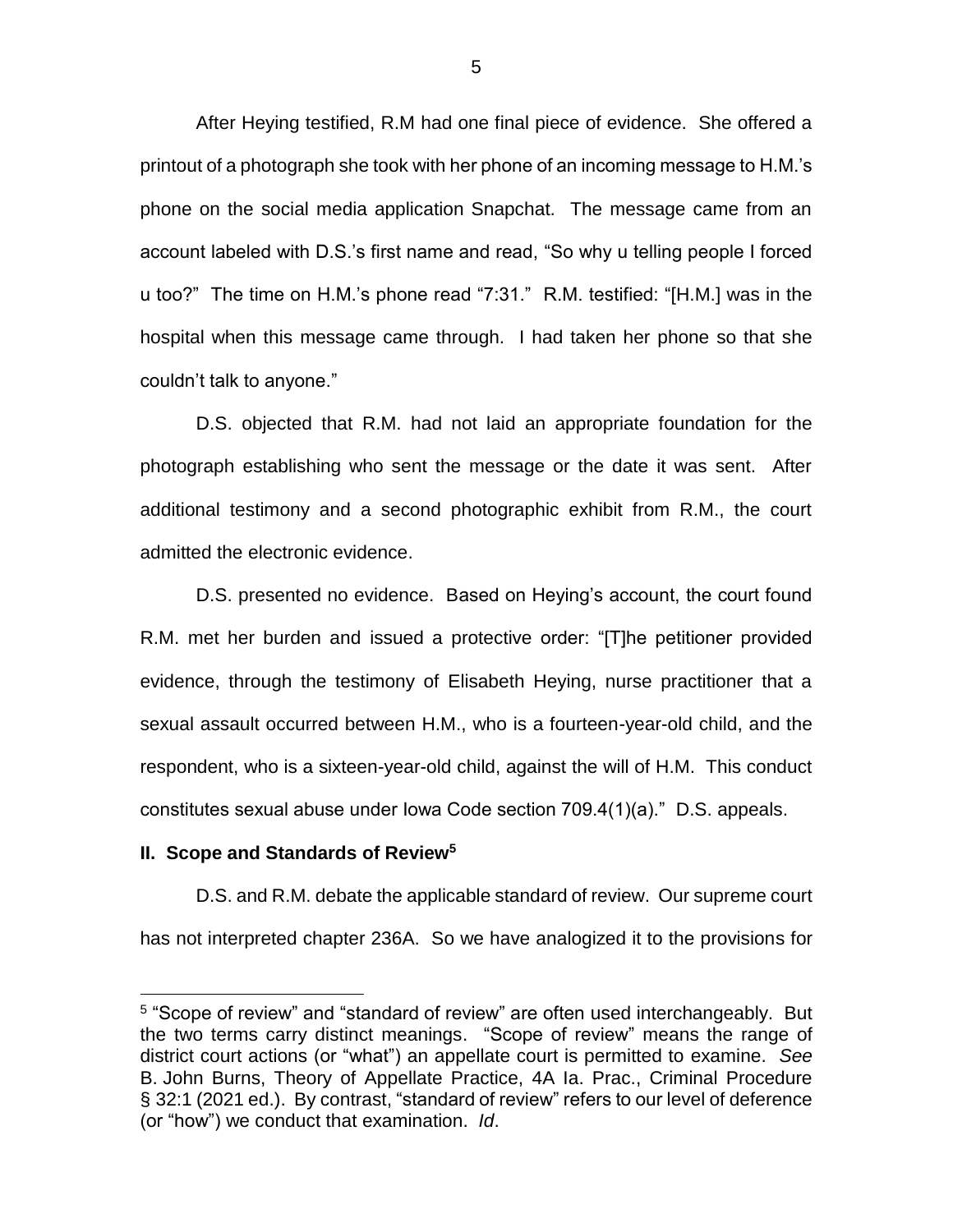relief from domestic abuse under chapter 236. *See, e g.*, *R.W. v. L.W.*, No. 20- 0872, 2021 WL 2137684, at \*3 (Iowa Ct. App. May 26, 2021); *A.N. v. J.G.*, No. 19- 0634, 2020 WL 2061881, at \*2 (Iowa Ct. App. Apr. 29, 2020). In interpreting chapter 236, the supreme court has held appellate review depends on the mode of trial. *See Bacon v. Bacon*, 567 N.W.2d 414, 417 (Iowa 1997) (citing *Knight v. Knight*, 525 N.W.2d 841, 843 (Iowa 1994)). In deciding chapter 236A cases, we have found that when the court ruled on evidentiary objections as they were made, it heard the case at law rather than in equity. *See, e.g.*, *A.N.*, 2020 WL 2061881, at \*2; *compare R.W.*, 2021 WL 2137684, at \*3 (finding court tried case in equity and reviewing de novo, noting "[t]he question of which standard of review to apply requires we visit the trial transcript").

In considering R.M.'s petition, the court reserved some objections to decide later but ruled on others as counsel lodged them. Despite this hybrid approach, we conclude the court tried the case at law, so we review for correction of errors at law. Under this standard, the court's findings are binding upon us if they are supported by substantial evidence. *See Bacon*, 567 N.W.2d at 417. Evidence is substantial if "a reasonable person would find it sufficient to reach a given conclusion." *Mitchell v. Cedar Rapids Cmty. Sch. Dist.*, 832 N.W.2d 689, 703 (Iowa 2013).

In addition, we review most evidentiary rulings for an abuse of discretion. *State v. Fontenot*, 958 N.W.2d 549, 555 (Iowa 2021). But we review hearsay rulings for errors at law. *Id*.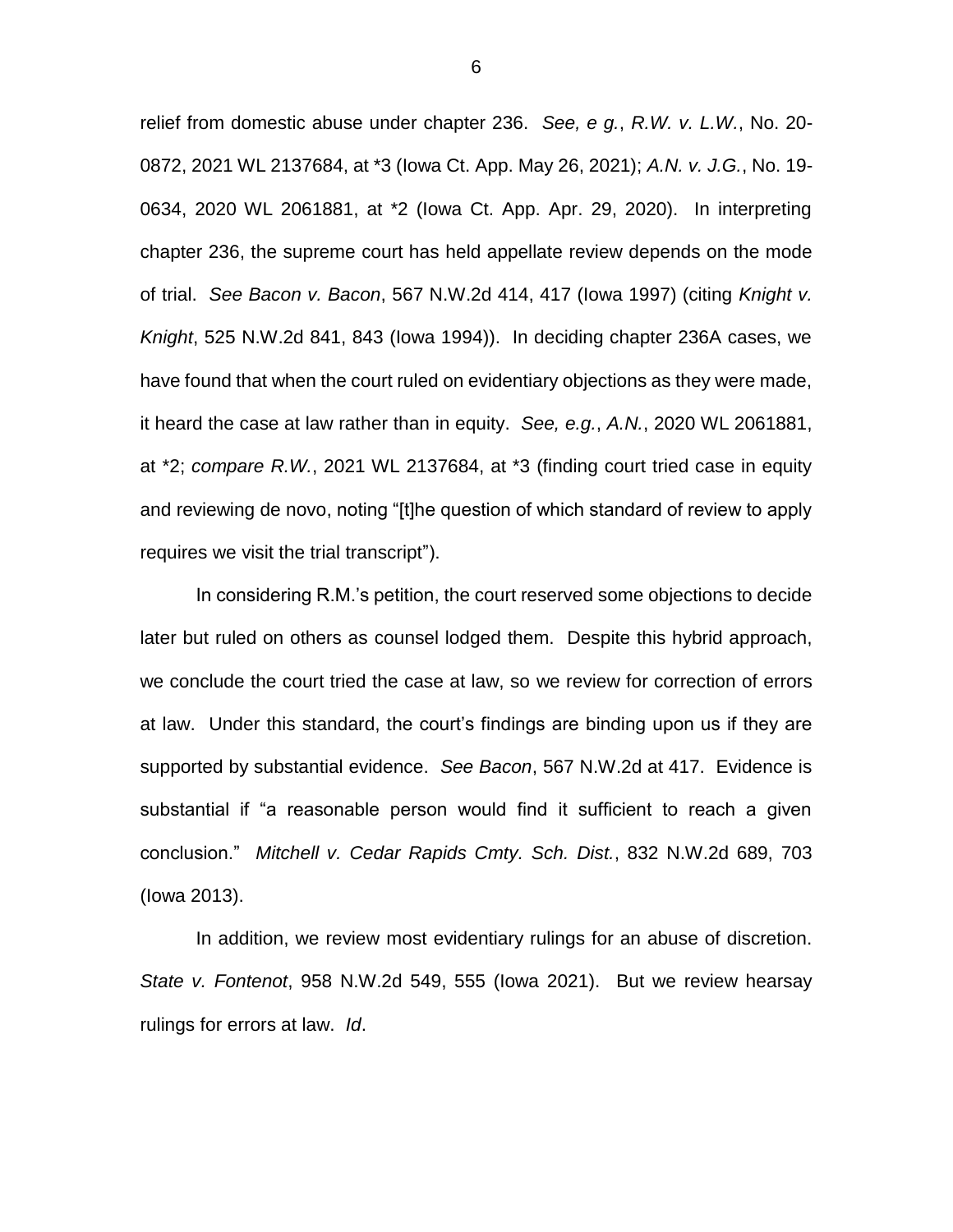## **III. Analysis**

We will address the evidentiary issues first, then proceed to the question whether substantial evidence supports granting the protective order.

## **A. Evidentiary Rulings**

## **1. R.M.'s testimony**

D.S. reprises evidentiary objections on appeal that he won at trial. To start, he contends R.M.'s testimony about what happened to her daughter constituted inadmissible hearsay. Hearsay is "a statement that . . . [t]he declarant does not make while testifying at the current trial or hearing . . . offer[ed] into evidence to prove the truth of the matter asserted." Iowa R. Evid. 5.801(a). At the end of R.M.'s testimony, the court told her it could not consider her hearsay statements. In its written order, the court reiterated that ruling: "the court . . . advised [R.M.] that all the information she provided up to that point was hearsay that would have to be excluded under the Rules of Evidence."

In his appellant's brief, D.S. acknowledges the court found the statements were hearsay. But he argues

these rulings were not made on the record by the Court at the time of the hearing, the objections were only noted, and the Court did not specifically state in its final ruling that it disregarded the testimony of R.M. so it is unclear whether the Court actually dismissed it as inadmissible hearsay or whether the Court took it into consideration in making its ruling.

It is true the court only "noted" D.S.'s hearsay objections as he made them. But it is a routine practice in bench trials to reserve ruling on objections until later. *See In re Det. of Tripp*, 915 N.W.2d 867, 879 (Iowa 2018) (Mansfield, J., concurring in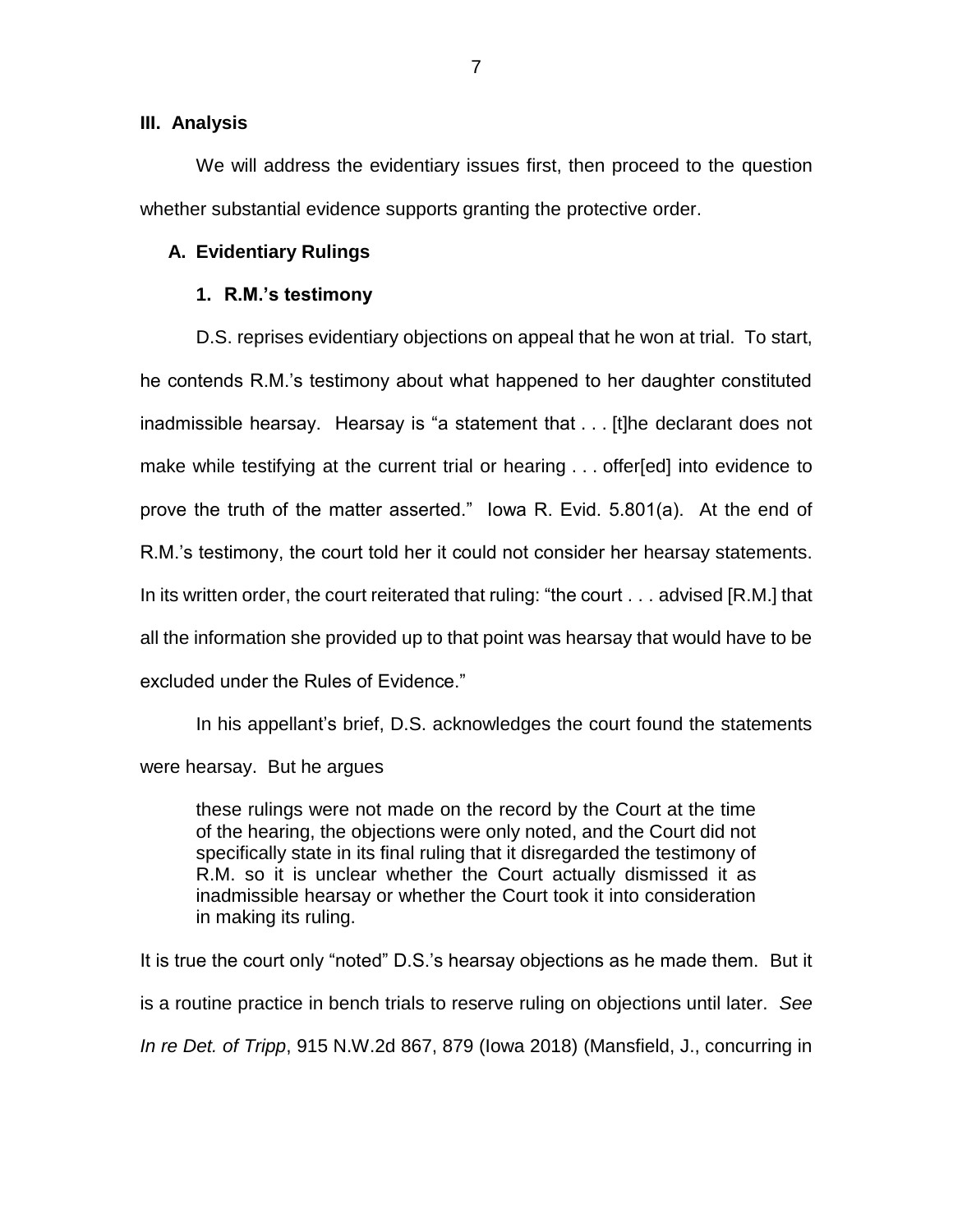part and dissenting in part). The court disregarded R.M's hearsay testimony when granting the protective order. We find no error.

#### **2. Nurse practitioner's testimony**

Next, D.S. contends the court improperly allowed Heying to relay H.M's statements over his objections to hearsay and impermissible vouching.

## *a. Hearsay*

 $\overline{a}$ 

Heying is a nurse practitioner with training in sexual assault exams. She works at the CPC and met H.M. there. Heying first spoke with H.M., then conducted a physical exam and "gather[ed] forensic evidence." Afterward, H.M. met with a "forensic interviewer" who did not testify.

Heying explained what kind of information she gathered from H.M.<sup>6</sup> She asked about H.M.'s "medical history" and "obtain[ed] her vital signs." Heying also asked about "school, family, home life information" and "about why she's being seen today." Heying outlined her physical findings for the court. She then recounted what H.M. told her about the assault and the circumstances leading up to it. D.S. objected on hearsay grounds, asserting: "It's not for medical treatment. This is for law enforcement purposes." The court overruled the objection finding the evidence fell within the exception for statements made for the purpose of medical diagnosis or treatment. *See* Iowa R. Evid. 5.803(4).

Under that exception, a statement is admissible if it is "made for—and is reasonably pertinent to—medical diagnosis or treatment; and . . . [d]escribes

 $6$  Heying testified the information she elicited was "important for the medical because it's a holistic exam," which she did not define. Neither party asked what was meant by a "holistic exam." But based on context, it is reasonable to believe she was seeking information on H.M.'s physical and mental health and safety.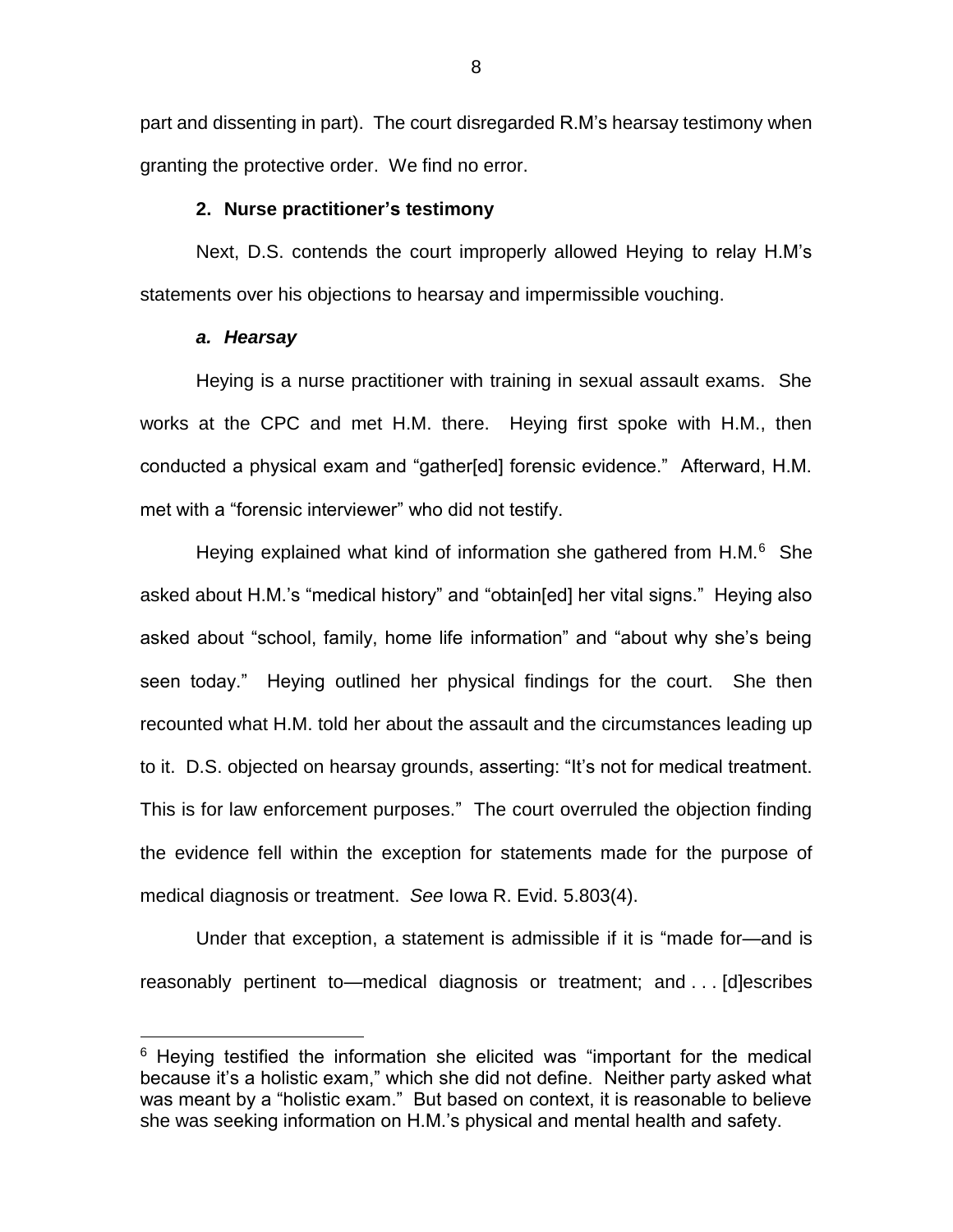medical history, past or present symptoms or sensations, or the inception or general cause of symptoms or sensations." Iowa R. Evid. 5.803(4)(A)–(B). Typically such statements are reliable because a patient has motive to be truthful when offering information to medical professionals. *See State v. Smith*, 876 N.W.2d 180, 185 (Iowa 2016).

To apply this exception, two factors must be true. First, "the declarant's motive in making the statement must be consistent with the purposes of promoting treatment." *State v. Hildreth*, 582 N.W.2d 167, 170 (Iowa 1998) (quoting *State v. Tracy*, 482 N.W.2d 675, 681 (Iowa 1992)). Second, the content of the statements must be "such as is reasonably relied upon in treatment or diagnosis." *Id*. According to D.S., the tension lies in whether H.M made her statements for medical diagnosis and treatment or for law enforcement investigatory purposes.

Heying testified her purpose in asking H.M. for details about the assault was "for me medically to know what I need to look at." She also explained that she needed to know "where this happened" and "who did this" to gauge H.M's safety. Beyond her physical exam, H.M. told Heying what happened the previous night: she snuck out of her house around 11:45 p.m. to "meet a guy." He drove her to his house. Heying narrated H.M.'s statements:

We were laying down. . . . I was high at the time, but I still remember it. He then started touching and stuff, and I didn't, like, show it back. And then we started having sex. It hurt so bad. I wanted to take a break or something and he wouldn't. He kept going. Kept moving me around. I tried pushing him away a little. He held my hands back a little so I couldn't move them. Put me on my stomach, laid there for a little bit, tried to put it in my butt. I told him to stop. Tried it again. He kind of pushed my head. I finally took a break because he let me. I was laying down, and he took my pants off again after I put them on.

9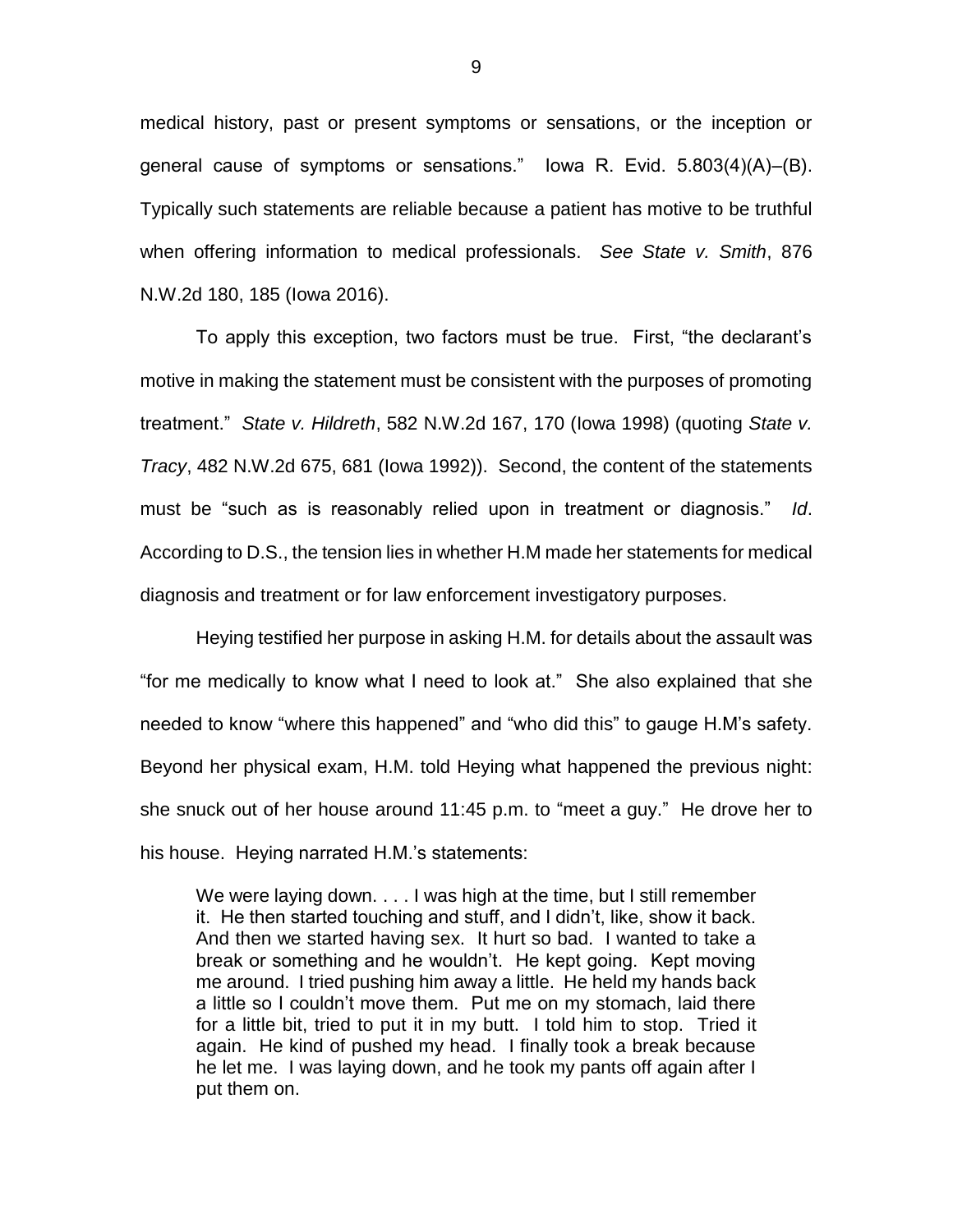Heying asked H.M. to clarify "sex," and she said, "His penis in my vagina." In addition to pain, H.M. had vaginal bleeding later that morning.

H.M. also identified D.S. by name, and Heying conveyed that name in court. After the alleged assault, H.M. told D.S. she thought she was going to get caught, His reply? "[I]f you get caught, don't bring my name up or say that I raped you."

Heying described H.M.'s physical injuries including bruising "at the three o'clock and nine o'clock position on the hymen, as well as redness noted on the six o'clock position on the hymen." She also noted bruising on H.M.'s left breast and lacerations on her left forearm.

We first address H.M.'s motivation for making these statements and whether it was consistent with promoting her treatment. Of note, R.M. first brought H.M. to the emergency room before being referred to the CPC.<sup>7</sup> This sequence shows the purpose was to obtain medical help for H.M.—if R.M. and H.M. had wanted to spur a criminal investigation, they would have gone to a police station. While in Heying's care, H.M. answered questions about the circumstances of the assault so that the nurse practitioner could assess her safety, as well as her physical and emotional well-being. Thus H.M.'s motivation was consistent with furthering her diagnosis and treatment.

Our supreme court has affirmed that a doctor may testify to the circumstances surrounding the sexual assault of a patient, gathered as part of an

 $7$  D.S. contends H.M. did not need urgent medical care when H.M. went from the emergency room to the CPC. But the hearsay exception does not require that the declarant need urgent care. We rely on the declarant's motive to be truthful because not being truthful would result in misdiagnosis. *See Smith*, 876 N.W.2d at 185. That motive remained when R.M. took H.M. to the CPC.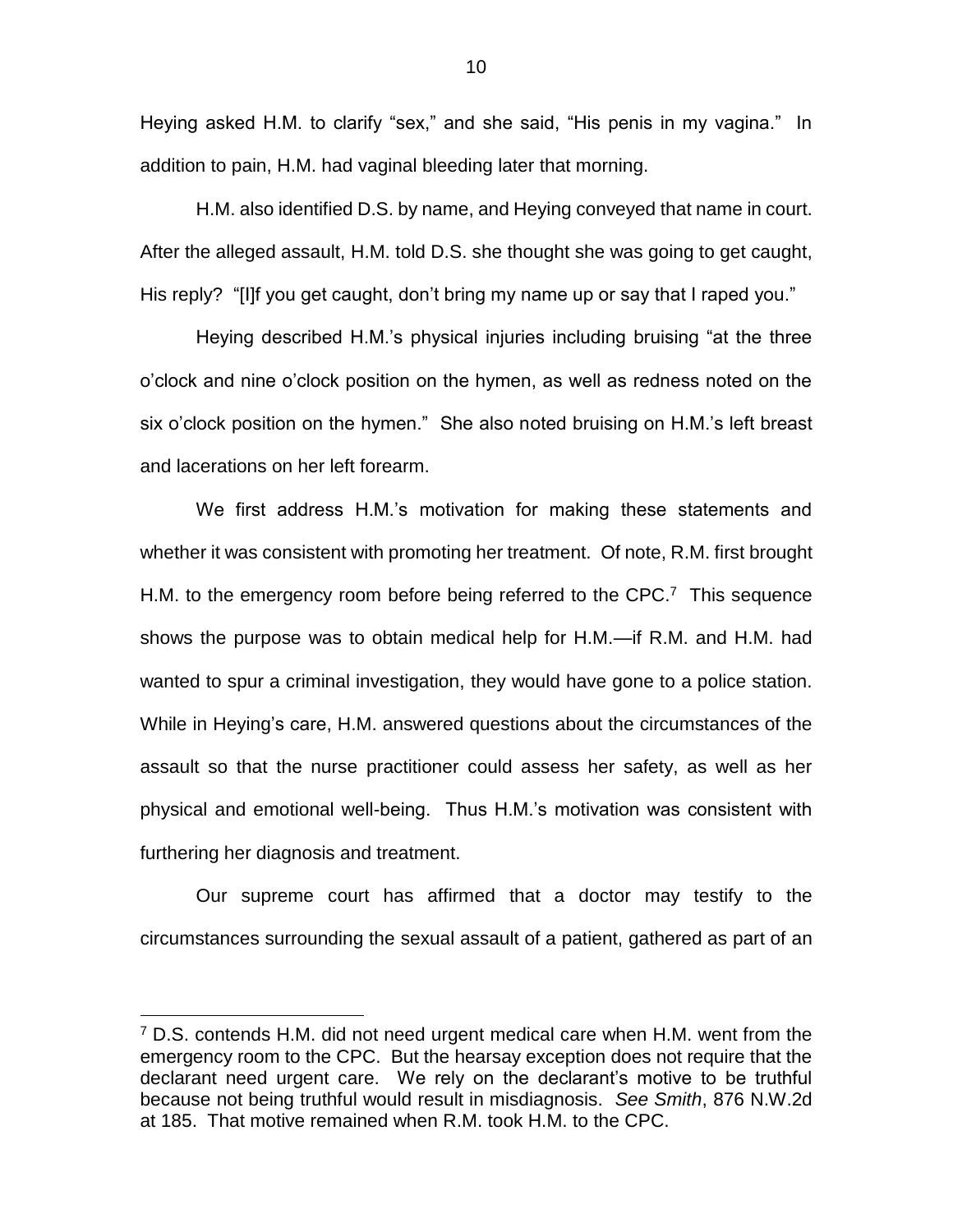exam aimed at diagnosis and treatment. *State v. Mann*, 512 N.W.2d 528, 535–36 (Iowa 1994) (citing *State v. Pilcher,* 158 N.W.2d 631 (Iowa 1968), allowing physician who treated rape victim to repeat details of assault). By contrast, D.S.'s reliance on *State v. Long* is misplaced. 628 N.W.2d 440, 447 (Iowa 2001). In *Long*, the court found a domestic-abuse victim's statements about the defendant's mental-health status were inadmissible because they were not "primarily motivated to obtain effective diagnoses and treatment" for the defendant, her husband. *Id*. Rather, the court found "she seemed intent on seeing him kept in some type of confinement facility—a mental hospital or jail." *Id*.

Next we consider whether H.M's statements were of the type reasonably relied on for diagnosis and treatment. They were. H.M. described physical pain from the assault, which D.S. continued over her protests. She described unwanted contact between his penis and her vagina and anus. She described D.S. using force. She also reported vaginal bleeding. These statements described potential sources of injury to H.M.'s body. And Heying's view of H.M.'s physical injuries broadly matched the girl's description of the assault.<sup>8</sup>

We recognize Heying's exam had investigatory purposes as well. For one thing, Heying collected vaginal, anal, and buccal samples for an Iowa Division of Criminal Investigation kit. But the purpose of the nurse practitioner's interview and physical examination was not primarily to launch a law enforcement matter. *Cf. State v. Bentley*, 739 N.W.2d 296, 302 (Iowa 2007) (finding in a confrontation

<sup>&</sup>lt;sup>8</sup> D.S. faults Heying for not testifying about what treatment she recommended to H.M. after her exam. But that information is not required to show the nurse practioner could reasonably rely on H.M.'s statements for diagnosis or treatment.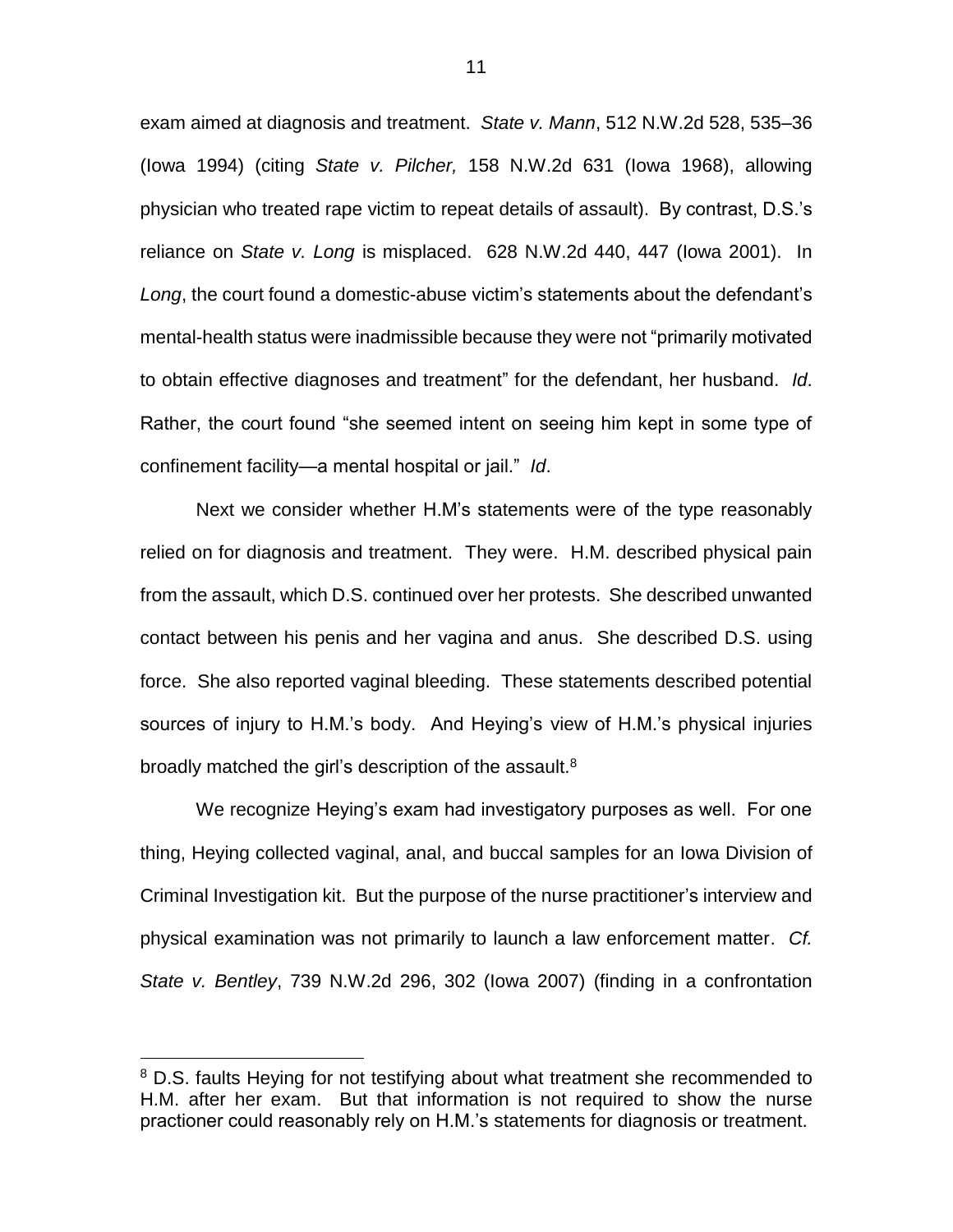clause case, "significant purpose" of CPC team approach was to "advance the treatment" of child victim). Heying intended to determine what injuries, both physical and psychological, H.M. suffered and address whether she was safe in her environment. Both are legitimate medical purposes. *See State v. Walker*, 935 N.W.2d 874, 880 (Iowa 2019) ("In the case of sexual abuse, the victim may suffer from and seek treatment for 'emotional and psychological injuries' in addition to physical injuries caused by the abuse." (Citation omitted)). Another important factor is that H.M. met with a forensic interviewer *after* she saw Heying, reinforcing that there were two different purposes for those meetings.

Having found H.M.'s description of the assault to the nurse practitioner fit the hearsay exception under rule 5.803(4), we turn to the focus of D.S.'s argument on appeal—that Heying should not have been allowed to testify that H.M. named D.S. as her abuser. He now contends: "Normally, the identity of the perpetrator of physical injuries is not understood to be necessary information for effective medical treatment." *See Smith*, 876 N.W.2d at 186. As to the testimony identifying D.S. as the assailant, the court recounted:

The nurse testified that she needed to know who the child had sexual contact with so that she could protect her if it was a household member and so that she could gather information in case there was a potential for sexually-transmitted diseases or pregnancy. The Court found there was a medical reason for the nurse to inquire regarding who had the sexual contact with the child.

D.S. points out Heying did not mention sexually-transmitted diseases or pregnancy as reasons for needing to know who committed the assault. And he claims the court allowed the testimony over his objection. Trouble is, he does not pinpoint where in the record where he objected to Heying's testimony that H.M. named D.S.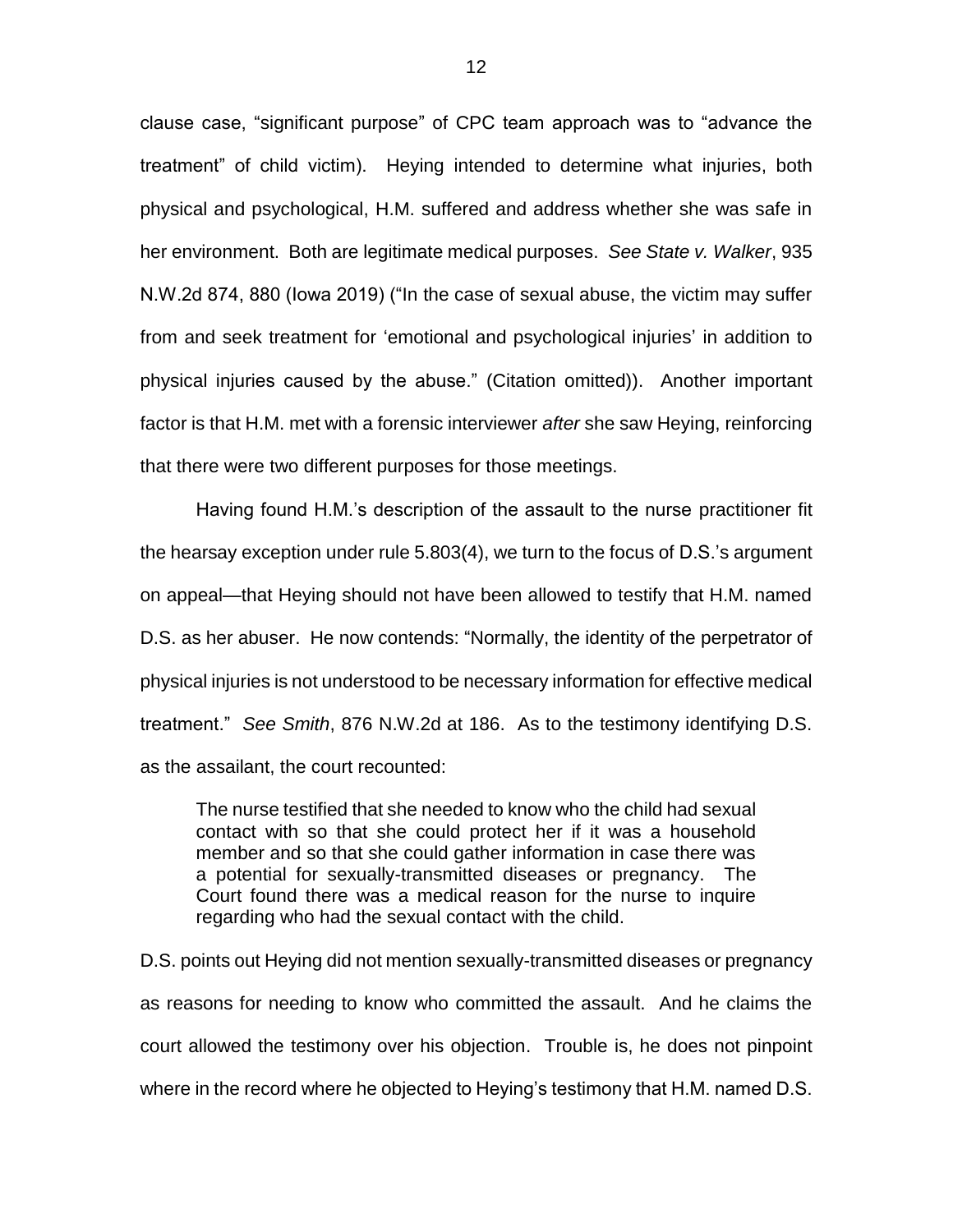as her abuser. *See* Iowa R. App. P. 6.903(2)(g)(1) (requiring appellant's brief to include "a statement addressing how the issue was preserved for appellate review, with references to the places in the record where the issue was raised and decided"). While D.S. lodged a general objection to Heying's testimony about the assault, he did not make a more a specific objection when the subject of his identity came up. We recognize a party need not object repeatedly to the same class of evidence. *State v. Dessinger*, 958 N.W.2d 590, 598 (Iowa 2021). But a general objection to the entirety of a witness's testimony does not preserve error on a more particular ground. *See, e.g.*, *Ruby v. Easton*, 207 N.W.2d 10, 20 (Iowa 1973) (finding, where general hearsay objection was erroneously overruled, a more specific hearsay objection was not preserved); *see also Farrar v. Glynn-Brunswick Mem'l Hosp. Auth.*, 146 S.E.2d 111, 113 (Ga. Ct. App. 1965). So the issue is not preserved for our review. *See State v. Farni*, 325 N.W.2d 107, 109 (Iowa 1982) ("Objections to evidence must be sufficiently specific to inform the trial court of the basis for objecting.").

Even if D.S. had preserved the issue, we would find the hearsay exception applied. True, no categorical rule allows admission of the perpetrator's identity through a medical provider's testimony in all child-abuse cases. *Walker*, 935 N.W.2d at 879. But identifying the perpetrator can be a fair subject for determining the physical and mental-health status and wellbeing of a minor patient. 9 *See id.* at

<sup>9</sup> In *State v. Tracy*, our supreme court held that information that the abuser is a member of a child-victim's household is "reasonably pertinent" to a course of treatment which includes removing the child from that home. 482 N.W.2d 675, 681–82 (Iowa 1992) (citing *United States v. Renville*, 779 F.2d 430 (8th Cir. 1985)). D.S. argues that rationale does not apply when the case involves two teenagers.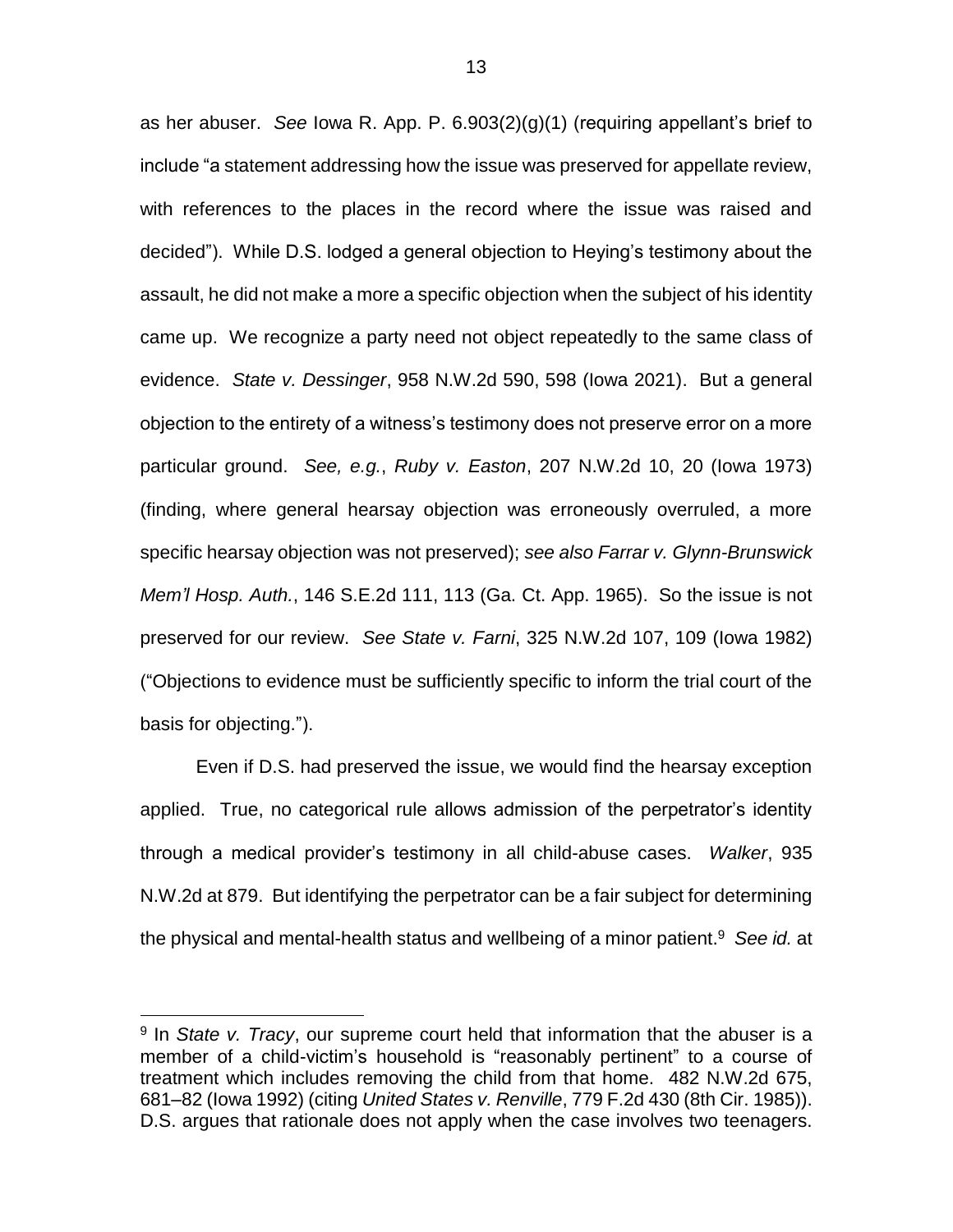879 ("In cases of child sexual abuse, ascertaining the identity of the abuser is important for medical purposes because the child's age prevents her from implementing self-care and because parents are often ill-equipped to elicit the abuser's identity."). D.S. is correct that Heying did not mention sexuallytransmitted diseases or pregnancy in her testimony. But the nurse practitioner did testify she needed to know who committed the assault to determine treatment and ensure H.M.'s safety. Given Heying's holistic approach, we find H.M.'s statements disclosing the identity of the abuser were admissible.

#### *b. Vouching*

 $\overline{a}$ 

D.S. contends the court allowed Heying to give inadmissible testimony vouching for H.M.'s veracity. Expert witnesses are prohibited from "commenting on the credibility of a victim in a criminal sex abuse proceeding." *State v. Dudley*, 856 N.W.2d 668, 676 (Iowa 2014). So, allowing the expert to testify that the victim's "physical manifestations or symptoms are consistent with sexual abuse trauma . . . allows the expert witness to indirectly vouch that the victim was telling the truth." *Id*. at 677. It constitutes an abuse of discretion when a court allows such testimony. *Id*.

After the nurse practitioner discussed H.M.'s account and described her physical exam results, R.M. asked whether Heying "found physical evidence of force." Heying responded, "I can say that with the history that [H.M.] provided it is consistent." D.S. objected to vouching, and the court sustained the objection. When D.S. asked for the testimony to be stricken from the record, the court said it

But learning the identity of the perpetrator may be pertinent for treatment reasons beyond the concern for repeated abuse in the household.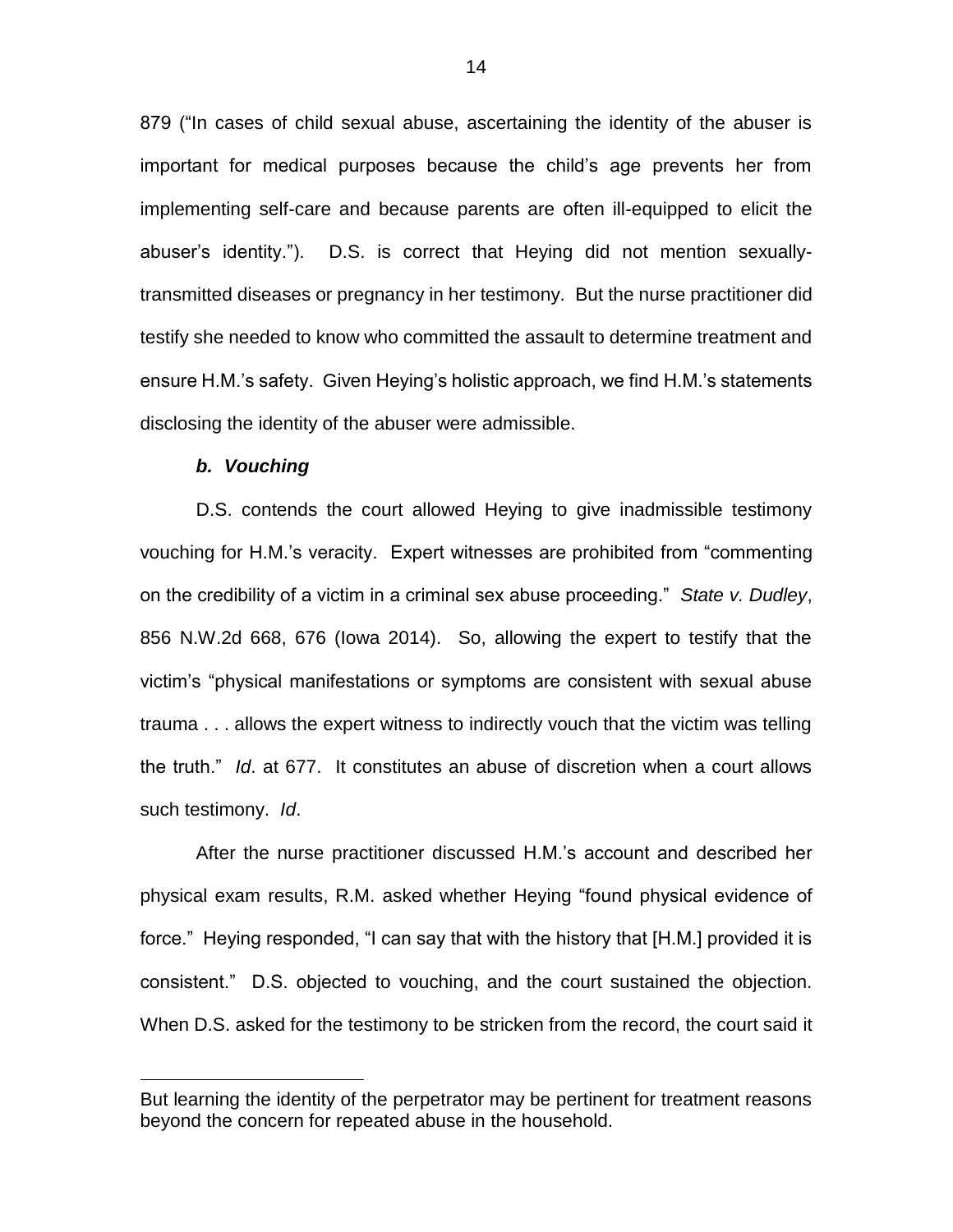would not consider it. On appeal, D.S. acknowledges that ruling but complains "the testimony was still admitted and heard." Nothing in the ruling references the vouching testimony. The court did not abuse its discretion.

## **3. Misstatement of the law**

 $\overline{a}$ 

D.S. next complains the court gave an erroneous legal "instruction" to the parties. During R.M.'s ultimately excluded testimony, the court lamented that local law enforcement did not "handle these things more rapidly" so a criminal nocontact order might be available. The court then stated, "Because the fact is if a sex act occurred between a sixteen-year-old and a fourteen-year-old, that's a crime whether it was consensual or not."<sup>10</sup>

Later, Heying testified the bruising she saw was consistent with a forceful sex act. D.S. objected—though the basis of the objection was not stated and the court never ruled. Instead, the court interjected, "Force is not a requirement in this setting." The court then had this conversation:

R.M.: Okay. I mean, the purpose of this is to show that he is a danger to her, and that is why I'm asking for the protective order. THE COURT: All you have to show under the law is that by a preponderance of the evidence a sexual crime was committed. R.M.: Okay. THE COURT: And so you don't have to show force. R.M.: Okay THE COURT: His age. R.M.: Right. THE COURT: Her age R.M.: Is a crime. THE COURT: A sex act is a crime.

<sup>10</sup> The court did misstate the law. *See* Iowa Code § 709.4(1)(b)(3)(d) (2020) (describing one means of committing third-degree sexual abuse as a sex act committed against a person who is fourteen or fifteen years of age and the other person is four or more years older). Instead, R.M. was required to prove that D.S. committed the sex act "by force or against the will" of H.M. *Id.* § 709.4(1)(a).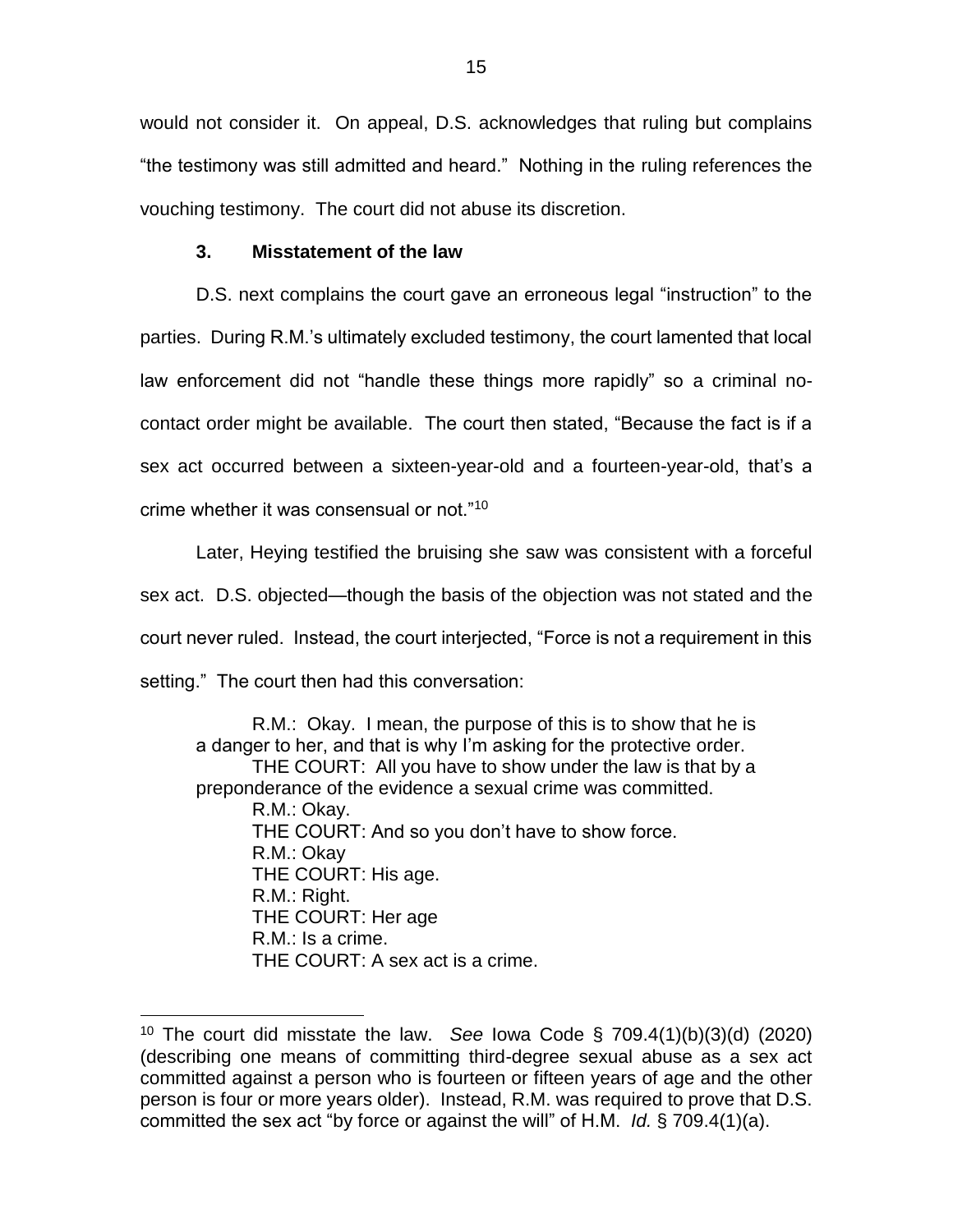On appeal, D.S. acknowledges the court did not rule on his objection. But D.S. contends he relied upon the erroneous "instruction" in his arguments. The record does not support that contention. Granted, the court's misstatement of the sexual abuse elements was unfortunate. But it was not a legal instruction and had no discernable impact on D.S.'s ability to defend against R.M's allegations. And the court correctly applied the law when issuing the protective order.

## **4. Snapchat photograph**

Next, D.S. argues the juvenile court abused its discretion in admitting R.M.'s photograph of the Snapchat message as it appeared on H.M.'s phone. D.S. maintains R.M. did not lay a proper foundation to authenticate that the message was sent by him. We reverse the court's decision only for "a clear abuse of discretion." *State v. Musser*, 721 N.W.2d 734, 750 (Iowa 2006) (quoting *Sechler v. State*, 340 N.W.2d 759, 764 (Iowa 1983)).

Iowa Rule of Evidence 5.901(a) says, "To satisfy the requirement of authenticating or identifying an item of evidence, the proponent must produce evidence sufficient to support a finding that the item is what the proponent claims it is." That evidence may include testimony about what the item is. *Id*. To admit social media evidence, particularly where the exhibit is a printout or screenshot, "two levels of authentication may be necessary: (1) authentication of the communication or underlying content that existed originally in digital form and (2) authentication of the physical download or printout of that content." Laurie Kratky Doré, Authentication of electronically stored evidence: E-mails and social media evidence, 7 Iowa Prac., Evid. § 5.901:11; *see also* R. Collin Mangrum, Requirement of Authentication or Identification; General Provision; Illustrations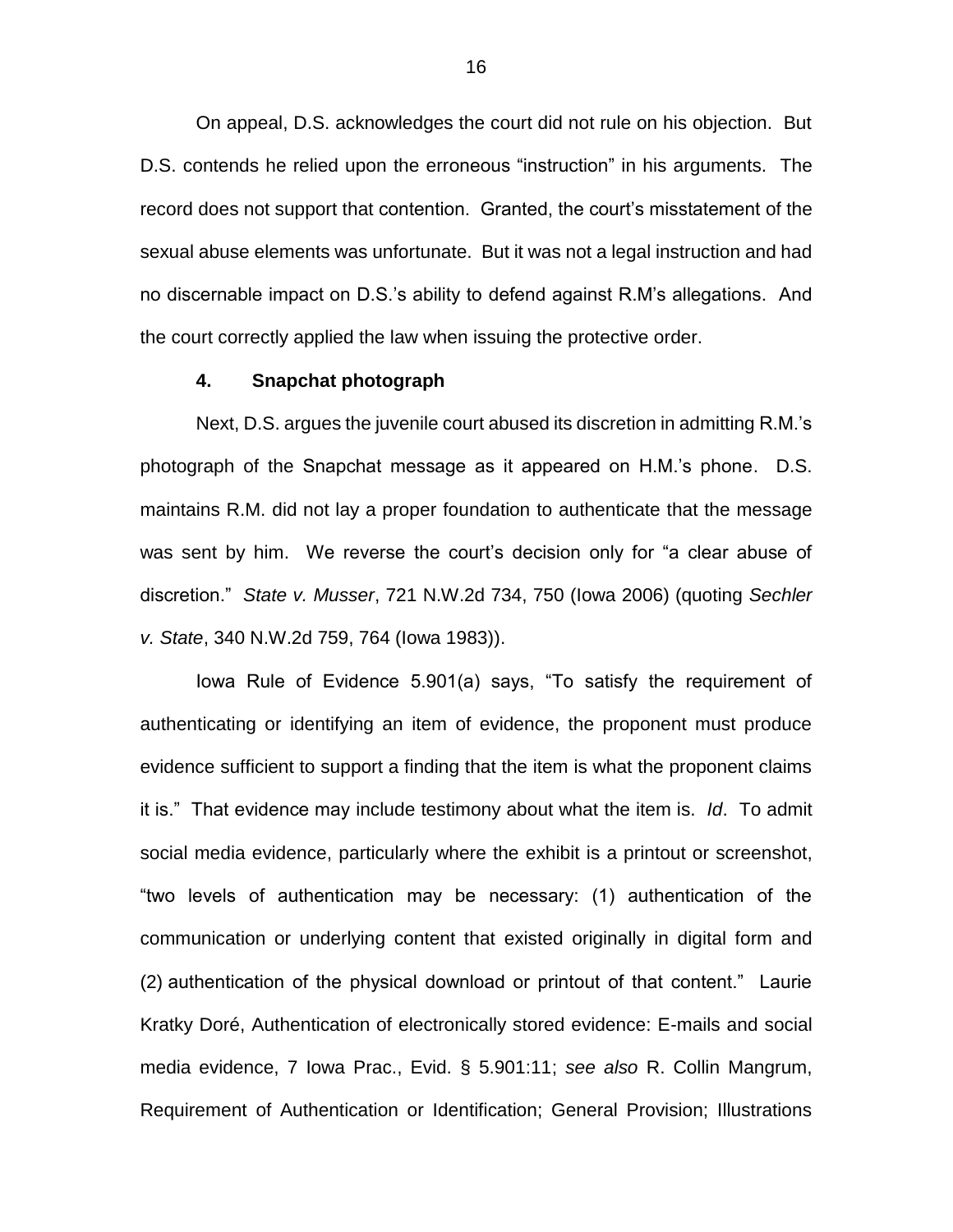and Examples; Enumerated, 3 Neb. Prac., § 27-901 (2021 ed.) ("The foundation for snap chat messages sent over social media applications, much like text messaging, 'has two components: (1) whether the text messages were accurately transcribed and (2) who actually sent the text messages.'" (citation omitted)).

R.M. testified she photographed the screen on H.M.'s phone, which R.M. possessed while H.M. was being examined. R.M. identified the application as Snapchat. That application shows H.M. received a message from an account using D.S.'s first name; that message asked the recipient why they were "telling people" that the sender used force. R.M. also offered a photograph showing her own cell phone screen containing the date and time of the photograph, matching her testimony. Her testimony supports the court's finding that the photograph is what R.M. claims it to be. *See State v. Simpson*, No. 18-0666, 2020 WL 4812647, at \*2 (Iowa Ct. App. Aug. 19, 2020) (noting that authenticating circumstances can include the context of the message). Any weakness of the exhibit in establishing D.S. was the sender went to its weight and not to its admissibility.<sup>11</sup> *Id*. The court did not abuse its discretion in admitting that photo, as well as the photo of R.M.'s phone depicting the date and time the photograph was taken.<sup>12</sup>

<sup>11</sup> D.S. contends R.M. is wrong to rely on *Simpson* because it involved a message on Facebook, a different social media platform. It also involved a screenshot of a public message posted on Facebook rather than a private message sent over Snapchat. *Simpson*, 2020 WL 4812647, at \*2. We appreciate that social media platforms differ. But we find the same principles of authentication apply here.  $12$  We also note that the juvenile court's rationale for issuing the protective order did not rely on the Snapchat message.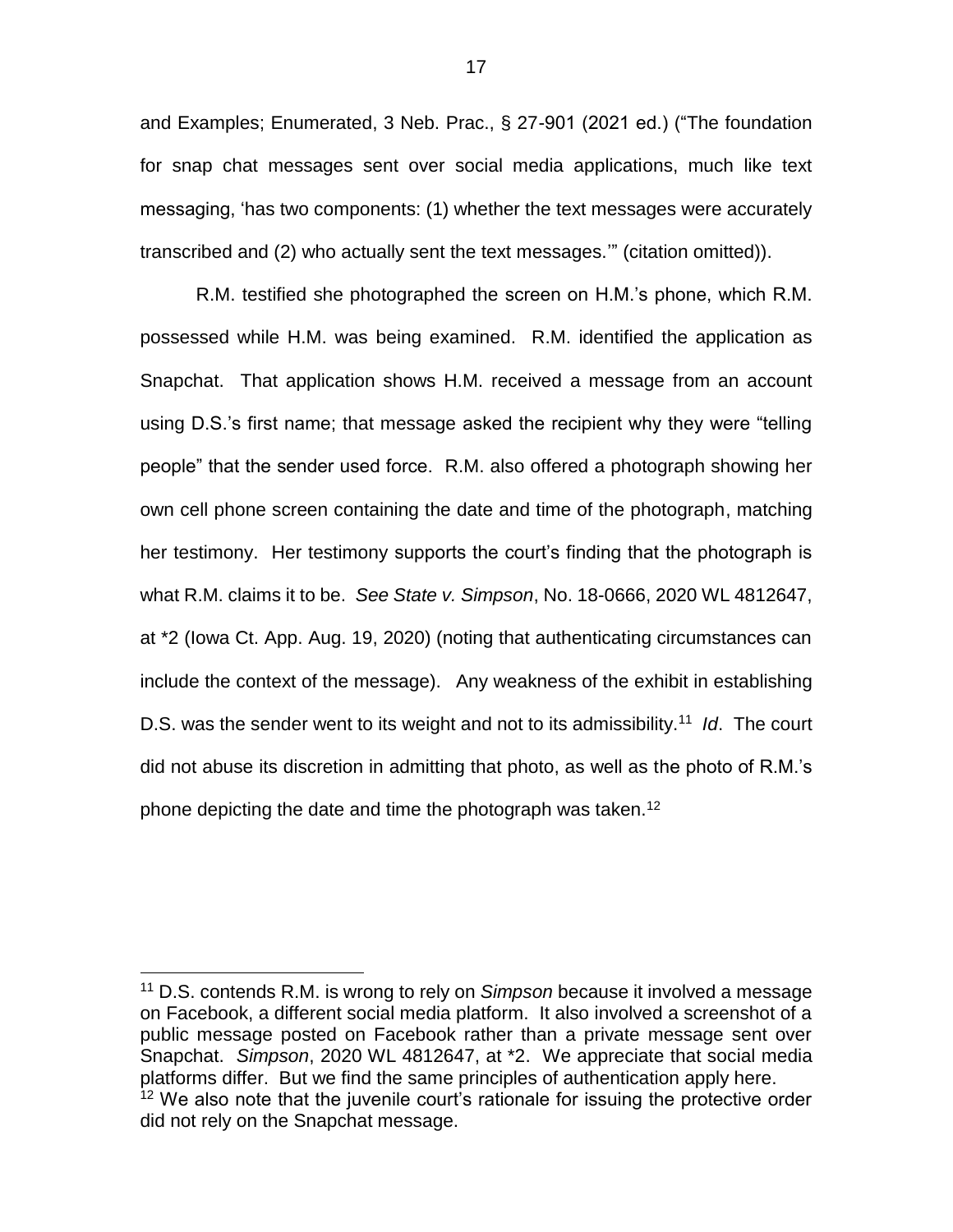#### **B. Sufficiency of the Evidence**

 $\overline{a}$ 

Finally, D.S. argues R.M. did not offer enough evidence to prove he committed sexual abuse against H.M. To merit relief under chapter 236A, the petitioning person "must prove the allegation of sexual abuse by a preponderance of the evidence." Iowa Code § 236A.6(1). A preponderance of the evidence means "superiority in weight, influence, or force." *Walthart v. Bd. of Dirs. of Edgewood-Colesburg Cmty. Sch. Dist.*, 684 N.W.2d 740, 744 (Iowa 2005) (quoting *Ball v. Marquis*, 92 N.W. 691, 692 (Iowa 1902)). In other words, the allegation must be "more likely true than not true." *Holliday v. Rain & Hail L.L.C.*, 690 N.W.2d 59, 64 (Iowa 2004). This is not a criminal proceeding where guilt must be proven beyond a reasonable doubt. Instead, the preponderance standard is "the lowest degree of proof upon which issues of fact are determined." *State v. Beasley*, 50 N.W. 570, 570 (Iowa 1891).

In relevant part, chapter 236A defines "sexual abuse" as the "commission of a crime defined in chapter 709." Iowa Code § 236A.2(5). The court found D.S.'s conduct constituted sexual abuse in the third degree. "A person commits sexual abuse in the third degree when the person performs a sex  $act^{[13]} \dots$  [and] [t]he act is done by force or against the will of another person." *Id*. § 709.4(1)(a).

Counsel for D.S. conceded at oral argument that if we rejected the evidentiary challenges, the record contained substantial evidence to support issuance of the protective order. We agree H.M.'s report of what happened and

 $13$  The code defines "sex act" as "any sexual contact between two or more person by any of the following: 1. Penetration of the penis into the vagina or anus. 2. Contact between . . . the genitalia of one person and the genitalia or anus of another person." *Id*. § 702.17.